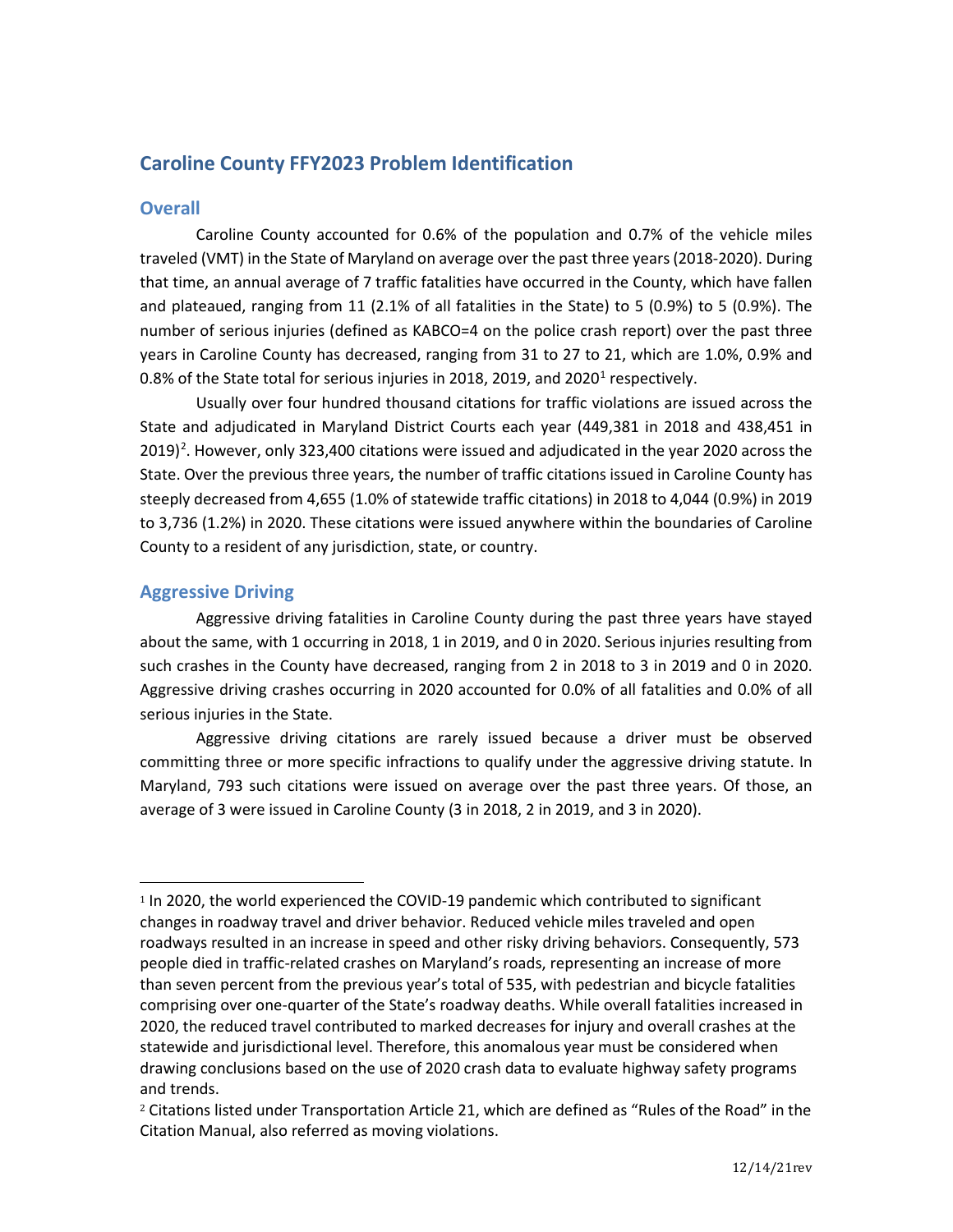### **Distracted Driving**

Since 2018, there have been an annual average of about 3 distracted driving fatalities occurring in Caroline County. In 2020, distracted driving in the County added 4 deaths to the State's distracted driving fatalities, a point on a trend that has remained relatively constant over the previous three years (3 in 2018 and 2 in 2019). Serious injuries resulting from distracted driving crashes in the County have decreased over the past three years, from 18 in 2018 (1.1% of all distracted driving serious injuries in the State) to 14 in 2019 (0.9% of all) to 8 in 2020 (0.7% of all). In 2020, 80.0% of all fatalities and 38.1% of all serious injuries recorded in Caroline County resulted from distracted driving crashes.

Distracted driving citations issued in Maryland during the past three years have decreased significantly, ranging from 33,655 in 2018 to 33,978 in 2019 and 19,450 in 2020. During the same period, distracted driving citations issued in Caroline County have steeply decreased, ranging from 159 in 2018 to 113 in 2019 and 71 in 2020. As a proportion of the distracted driving citations issued statewide, those handed out in the County accounted for 0.5% in 2018, 0.3% in 2019 and 0.4% in 2020.

### **Impaired Driving**

Over the past three years, an average of 1 impaired driving fatality occurred per year in Caroline County. Fatalities from such crashes have remained almost steady, ranging from 2 (1.4% of all impaired driving fatalities in Maryland) in 2018 to 2 (1.3% of all) in 2019 to 0 (0.0% of all) in 2020. Serious injuries resulting from such crashes in the County over the same time period have varied, ranging from 13 in 2018 (2.8% of all impaired driving serious injuries in the State) to 3 in 2019 (0.6% of all) to 5 in 2020 (1.1% of all). In 2020, 0.0% of all fatalities and 23.8% of all serious injuries in Caroline County resulted from impaired driving crashes, compared to 21.1% of all fatalities and 16.4% of all serious injuries from impaired driving crashes occurring throughout the State.

Impaired driving relates to driving while impaired by alcohol and/or drugs or controlled dangerous substances. Several citations may be issued at the point of an encounter with an impaired driver. Therefore, all judicial figures related to impaired driving will be quantified using arrests, not individual citations. Impaired driving arrests have steeply decreased in Maryland over the past three years, from 18,403 in 2018 to 18,279 in 2019 to 13,651 in 2020. During the same period, impaired driving arrests have risen and fallen in Caroline County, ranging from 169 in 2018 to 187 in 2019 to 139 in 2020. As a proportion of impaired driving arrests in the State, the number of impaired driving arrests in the County accounted for 0.9% in 2018, 1.0% in 2019, and 1.0% in 2020. Of the impaired arrests in the County in 2020, 5.0% were of older drivers (ages 65+) while 2.9% were of younger drivers (ages 16-20).

#### **Speeding**

During the past three years, Caroline County averaged 1 speeding related fatality per year, which have remained relatively constant over that time: 1 in 2018, 2 in 2019 and 0 in 2020. Serious injuries resulting from such crashes in the County over the past three years have varied, ranging from 2 in 2018 to 5 in 2019 and 1 in 2020. In 2020, 0.0% of statewide speeding related fatalities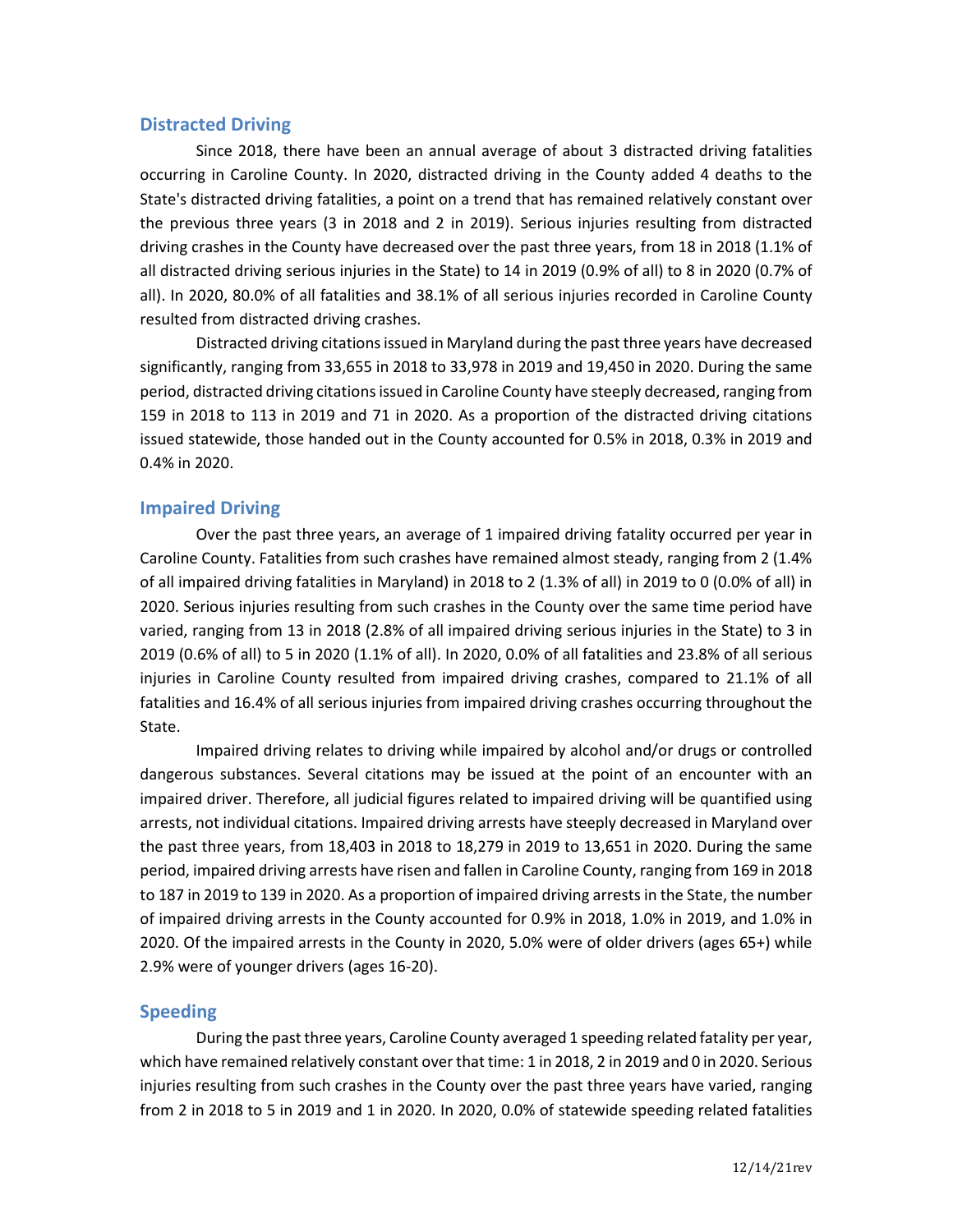and 0.3% of statewide speeding related serious injuries resulted from crashes in Caroline County. Over the same year, 0.0% of all fatalities and 4.8% of all serious injuries recorded in Caroline County were the result of crashes involving driving speed.

Speeding citations are very common even though those adjudicated through the District Court do not include automated enforcement. Speeding citations issued in Caroline County have decreased significantly over the past three years, with 3,204 (1.6% of statewide speeding citations), 2,470 (1.4% of statewide), and 2,436 (1.6% of all) issued in 2018, 2019, and 2020, respectively. Statewide speeding citations have steeply decreased over the same three years: 195,649, 182,213, and 151,419. Speeding citations comprised 65.2% of all Caroline County citations in 2020.

#### **Non-motorists**

Non-motorists are defined here as pedestrians (on foot) and bicyclists. Pedestrian fatalities in Caroline County have stayed about the same over the previous three years, from 1 (2018) to 0 (2019) to 1 (2020), while serious injuries have remained almost steady, ranging from 0 (2018) to 1 (2019) to 1 (2020). The occurrence of bicyclist fatalities in Caroline County has been rare, with 0 in 2018, 0 in 2019, and 0 in 2020, while serious injuries to bicyclists have been rare, ranging from 0 in 2018 to 0 in 2019 to 0 in 2020.

Very few non-motorist citations are issued throughout the State, to either the pedestrian or the motor vehicle driver. Typically, more violations are issued to drivers, and in Caroline County 0 were issued to drivers against pedestrians or bicyclists in 2020, while 0 were issued to pedestrians or bicyclists that year.

#### **Motorcycles**

Motorcycle rider fatalities have been infrequent over the past three years in Caroline County, ranging from 0 (2018) to 0 (2019) to 0 (2020). Serious injuries to motorcyclists have remained almost steady, ranging from 1 (2018) to 3 (2019) to 3 (2020). The 2020 figures account for 0.0% of motorcycle rider fatalities and 1.0% of rider serious injuries that occurred in the State.

Maryland has had a universal helmet law in place for several decades, consequently the incidence of unhelmeted motorcyclists involved in a crash is low. The State has averaged 7 unhelmeted motorcycle rider fatalities per year over the past three years, therefore, unhelmeted motorcycle fatalities in Caroline County have been uncommon (an average of 0 per year). However, 1 seriously injured rider in Caroline County was unhelmeted in 2020, which is 1.1% of the State total (compared to 0 in 2018 and 1 in 2019).

#### **Older Drivers**

In Maryland, older driver safety programs focus on drivers of age 65 years or older. The data presented here on fatalities and serious injuries include any person involved in a crash with an older driver. Older drivers were involved in crashes that resulted in an average of 94 fatalities in Maryland each year (85 in 2018, 105 in 2019 and 91 in 2020). During that time, serious injuries resulting from these crashes in Maryland have seen a significant decrease, ranging from 518 in 2018 to 512 in 2019 to 381 in 2020. Fatal crashes involving older drivers in Caroline County averaged 2 over the same period (ranging from 3 in 2018, 1 in 2019 to 1 in 2020). Further, serious